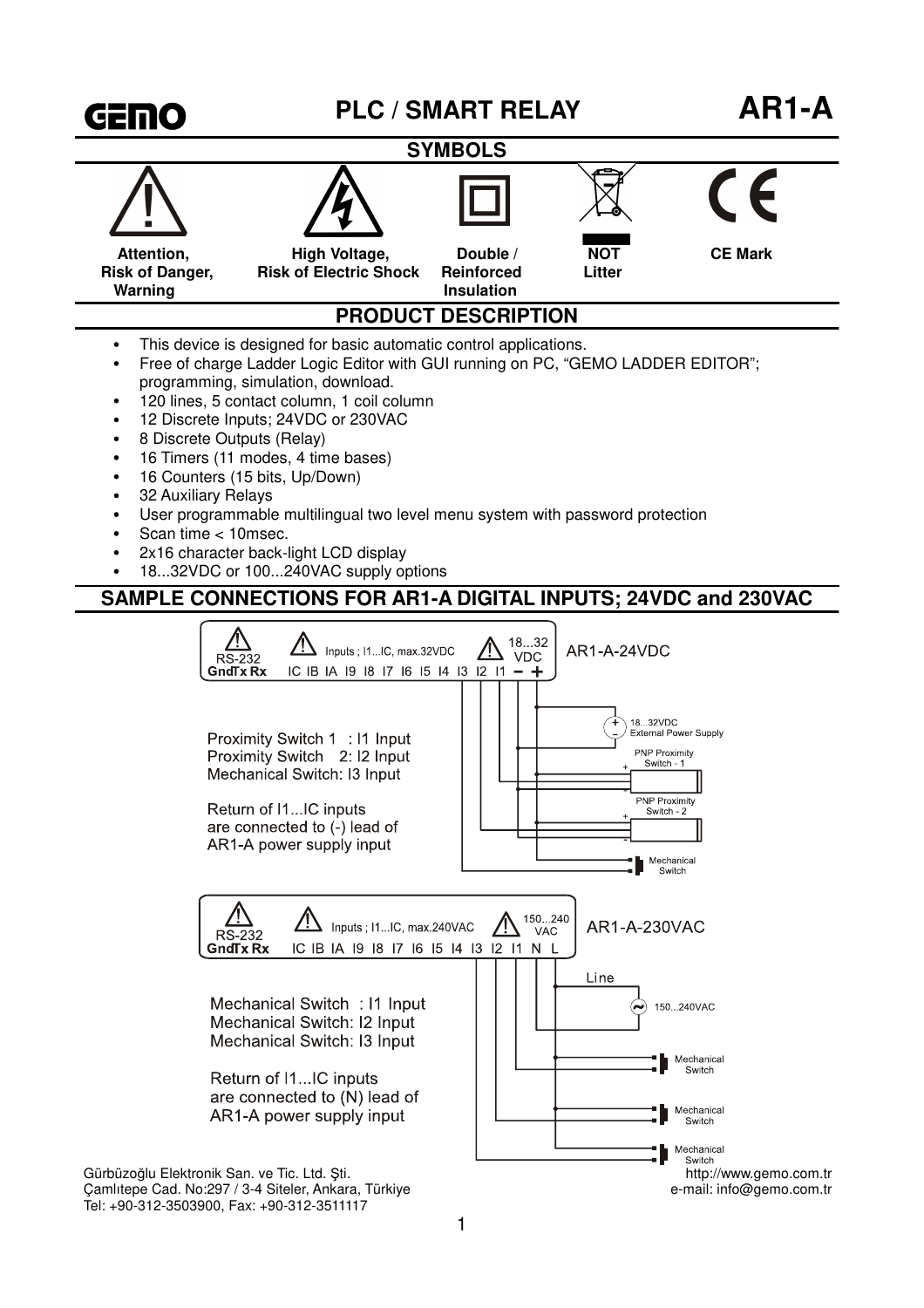

Gürbüzoğlu Elektronik San. ve Tic. Ltd. Şti. http://www.gemo.com.tr<br>Camlitepe Cad. No:297 / 3-4 Siteler, Ankara, Türkiye entersion between the e-mail: info@gemo.com.tr Camlıtepe Cad. No:297 / 3-4 Siteler, Ankara, Türkiye Tel: +90-312-3503900, Fax: +90-312-3511117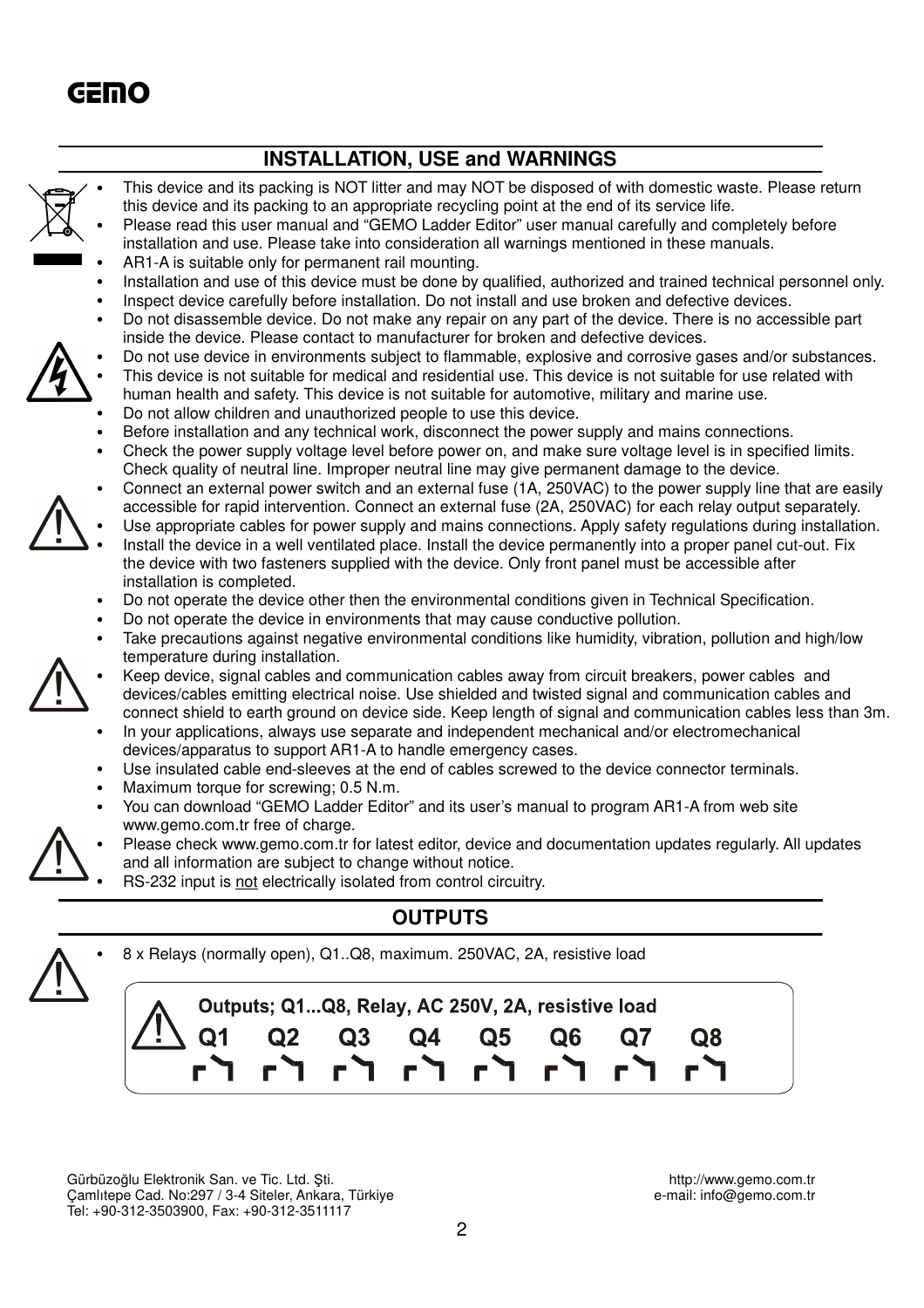## **GEMO**

|                                         |                                         | <b>TECHNICAL SPECIFICATIONS</b>                                                                                                                                                     |
|-----------------------------------------|-----------------------------------------|-------------------------------------------------------------------------------------------------------------------------------------------------------------------------------------|
|                                         | Programming                             | : Free of charge Ladder Logic Editor with GUI running on PC, "GEMO LADDER<br>EDITOR"; programming, simulation, download. You can download from<br>www.gemo.com.tr free of charge.   |
|                                         | <b>Display</b>                          | : 2x16 character LCD, with back-light                                                                                                                                               |
|                                         | Inputs (24VDC)                          | : I1IC; (OFF:02VDC; ON:1032VDC), max.32VDC, isolated with opto-coupler<br>(max. isolation voltage: 40VAC)                                                                           |
|                                         | Inputs (230VAC)                         | : I1IC; (OFF:030VAC; ON:150240VAC), 50/60Hz, isolated with opto-coupler                                                                                                             |
|                                         | <b>Outputs</b>                          | : Q1  Q8; 8xRelays, max. 250VAC, 2A, Resistive load                                                                                                                                 |
|                                         |                                         | <b>Communication Port</b> : RS-232. Used to transfer program from PC. Tx; transmit, Rx; receive, Gnd; signal<br>return (ground)                                                     |
|                                         | "Ladder" Lines                          | : 120 lines                                                                                                                                                                         |
|                                         | "Ladder" Columns                        | : 5 contact columns & 1 coil column                                                                                                                                                 |
|                                         |                                         | "Ladder" Components: 12 x digital input; I1112<br>8 x digital output; Q1Q8<br>32 x auxiliary relay; A1A32<br>16 x timers; T1T16,<br>16 x counters; $C1.C16$ ; $cnt = count$ , pulse |
|                                         | <b>Timer Resolution</b>                 | : sc;1/100 second, Sc;1/10 second, mn;1 second, hr; 1 minute                                                                                                                        |
|                                         | <b>Timer Accuracy</b>                   | : ± 0.1% or 1 digit (whichever larger); of Preset value                                                                                                                             |
|                                         | <b>Ladder Scan Time</b>                 | : less then 10ms                                                                                                                                                                    |
|                                         | <b>Input Latency</b>                    | : (24VDC) minimum 8ms (ON->OFF, OFF->ON)<br>(230VAC) minimum 20ms (ON->OFF, OFF->ON)                                                                                                |
|                                         | <b>Torque for screwing</b>              | : max. 0.5 N.m                                                                                                                                                                      |
|                                         | <b>Supply Voltage</b>                   | : 18.32VDC (isolated; max. isolation voltage 40VAC), or<br>100240VAC, 50-60Hz                                                                                                       |
|                                         | <b>Power Consumption</b> : less then 6W |                                                                                                                                                                                     |
|                                         | Operating Temperature: 0°C  50°C        |                                                                                                                                                                                     |
|                                         | Storage Temperature : -10°C60°C         |                                                                                                                                                                                     |
|                                         | <b>Humidity</b>                         | : %80 up to 30°C, then linearly decreases to 50% at 50°C (non-condensing)                                                                                                           |
|                                         | <b>Operating Altitude</b>               | : less then 2000 m                                                                                                                                                                  |
|                                         | <b>Protection Class</b>                 | : IP20; according to EN 60529                                                                                                                                                       |
|                                         | <b>EMC</b>                              | : TS EN 61000-6-2:2019, IEC 61000-6-2:2016 RLV<br>TS EN 61000-6-4:2020, IEC 61000-6-4:2018 RLV                                                                                      |
|                                         | <b>Safety</b>                           | : TS EN 61010-1:2012 + A1:2019 + A1/AC:2019                                                                                                                                         |
|                                         | <b>Dimensions</b>                       | : 105x91x60mm (excluding connectors)                                                                                                                                                |
|                                         | Weight                                  | : less then 0.6 kg                                                                                                                                                                  |
| AR1-A – PC COMMUNICATION CABLE (RS-232) |                                         |                                                                                                                                                                                     |
| AR <sub>1</sub> -A<br><b>PC</b>         |                                         |                                                                                                                                                                                     |
|                                         |                                         | 3-wire shielded                                                                                                                                                                     |



Gürbüzoğlu Elektronik San. ve Tic. Ltd. Şti. http://www.gemo.com.tr Çamlıtepe Cad. No:297 / 3-4 Siteler, Ankara, Türkiye e-mail: info@gemo.com.tr Tel: +90-312-3503900, Fax: +90-312-3511117